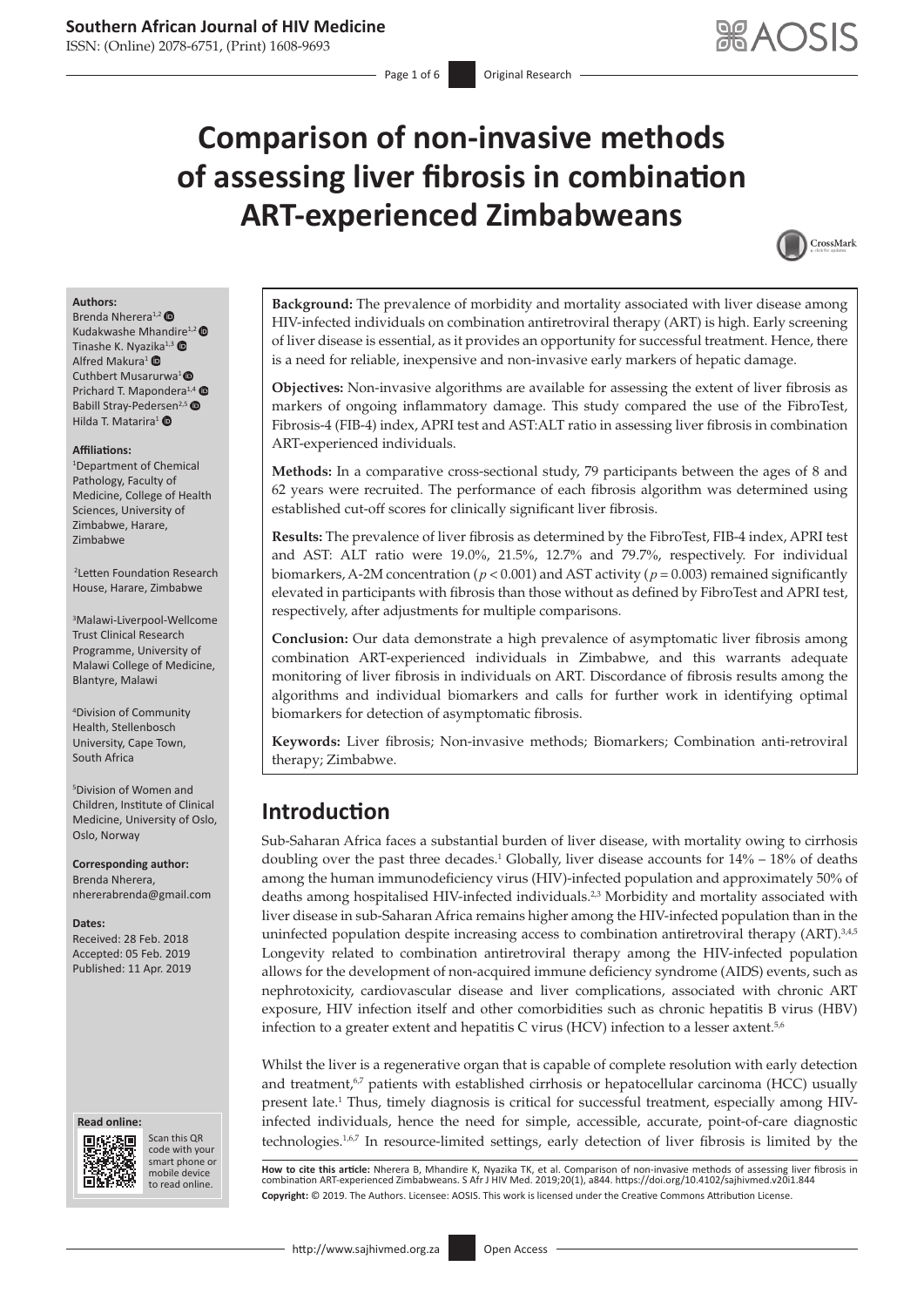unavailability of routine, non-invasive and affordable screening methods. Liver fibrosis gives rise to liver disease owing to the excessive deposition of extracellular matrix (ECM) on the hepatocytes.8 The process is gradual and not life-threatening until very late stages of the disease.

<span id="page-1-1"></span>The invasive liver biopsy (LB) is the gold standard method for assessing liver fibrosis but lacks a standard interpretation protocol. This makes interpretation of results subjective and often inaccurate.9,[10](#page-5-0)[,11](#page-5-1) Furthermore, liver histology gives a limited picture of only that portion of the liver from which the biopsy is derived. In contrast, the less invasive serum or plasma biomarkers of liver function, such as enzymes, provide a preview of the entire status of the liver.[12](#page-5-2)[,13](#page-5-3) Consequently, serum biomarkers are thought to offer a better alternative, as there are simple tests that are readily available, reproducible, easy to apply and, if well validated, can be effectively used to follow up and monitor patients.<sup>9[,14](#page-5-4)</sup> However, individual biomarkers of liver damage are limited predictors of hepatic fibrosis[,15,](#page-5-5)[16](#page-5-6) hence mathematical models that combine routinely available individual biomarkers and patient parameters into scores have been developed to improve the sensitivity and specificity of detection of fibrosis.<sup>8</sup> These models form algorithms such as the FibroTest, Fibrosis-4 (FIB-4) index, aspartate aminotransferase to alanine aminotransferase (AST: ALT) ratio and aspartate aminotransferase to platelet ratio index (APRI) test.<sup>8,[17](#page-5-7)</sup>

<span id="page-1-8"></span><span id="page-1-4"></span>FibroTest is a patented, non-invasive algorithm that has been shown to accurately predict liver fibrosis in different aetiologies of liver disease[.10,](#page-5-0)[18](#page-5-8) FibroTest results have been shown to be comparable to the LB findings and have been used as an alternative diagnostic method in predicting liver fibrosis in several countries since 2002[.19](#page-5-9),[20](#page-5-10) Not so much the other algorithms despite their potential to improve access to diagnosis of liver fibrosis. Furthermore, these algorithms have not been validated in non-Caucasian populations, and their utility in African populations is sparsely reported in literature.

<span id="page-1-10"></span>Transient elastography also referred to as the Fibroscan is another non-invasive, highly acceptable, rapid and painless method of assessing liver fibrosis.[21](#page-5-11)[,22](#page-5-12) The technique is not serum or plasma based, but it uses both ultrasound and lowfrequency elastic waves to quantify liver fibrosis. The method has been validated for liver fibrosis staging in patients with chronic liver diseases[.21](#page-5-11) The method is increasingly used in Europe; however, there are limited data on its utility in African populations.[22](#page-5-12) The present study aimed to determine the prevalence of significant liver fibrosis in ART-experienced individuals using four serum-based algorithms and comparing their performance.

### **Materials and methods Study participants and sample collection**

Between June and September 2014, we prospectively recruited 79 consecutive individuals from Harare Central Hospital and Parirenyatwa Group of Hospitals Opportunistic Infections Clinic, Harare, Zimbabwe. All our participants were HIV-infected and on ART for at least six months. Nonambulatory patients, tuberculosis co-infected patients and pregnant women were excluded from the study. On enrolment, a questionnaire was administered to obtain medico-demographic data from each participant. Five millilitres (mL) of blood were collected from each participant into plain tubes and samples were centrifuged and had serum aliquoted within 2 h of bleeding.

<span id="page-1-2"></span><span id="page-1-0"></span>One aliquot of serum was immediately analysed for ALT, AST, g-glutamyl transferase (GGT), total bilirubin (TBil) and HBV, whilst another aliquot was immediately frozen and kept at −80 °C for six weeks before measurement of haptoglobin, apolipoprotein A-1 (Apo A-1) and alpha-2 macroglobulin (A-2M) concentrations. Another 5 mL of blood were collected in ethylenediaminetetraacetic acid (EDTA) tubes and analysed for platelet count within 3 h of phlebotomy.

#### <span id="page-1-5"></span><span id="page-1-3"></span>**Laboratory analysis**

<span id="page-1-6"></span>Platelet count was determined using a Sysmex XT-4000i automated Hematology analyser (Sysmex Corporation, Kobe, Japan). Haptoglobin, Apo A-1 and A-2M concentrations were determined using the sandwich enzymelinked immunosorbent assay (ELISA) method (Elabscience Biotechnology Co., Ltd, Wuhan, China). The serum activities of ALT, AST, GGT and TBil concentration were determined using the Beckman Coulter AU680 Chemistry analyser (Beckman Coulter, Inc., Mishima, Japan). Hepatitis B virus status was determined using the Hightop one step rapid HBV (5-in-1) test kit (Qingdao Hightop Biotech Co., Ltd, Shandong, China). All assays were performed following the manufacturer's instructions.

### <span id="page-1-9"></span><span id="page-1-7"></span>**Algorithms for detection of fibrosis**

The specific formulae used to determine the algorithm scores are shown in Table 1.

#### **Statistical analysis**

<span id="page-1-11"></span>The Mann-Whitney test was used to compare non-parametric continuous variables between participants with significant fibrosis and those without. Kappa test was used to assess degree of agreement between algorithms. Cut-off values for significant hepatic fibrosis were as follows: APRI test > 0.5, FIB-4 index  $\geq 1.45$ , FibroTest  $\geq 0.32$  and AST:ALT ratio  $> 1$ .

**TABLE 1:** Formulae of non-invasive algorithms for detection of fibrosis used in the study.

| Formula          | Equation                                                                                                                                                                                                                                                                                     |
|------------------|----------------------------------------------------------------------------------------------------------------------------------------------------------------------------------------------------------------------------------------------------------------------------------------------|
| FibroTest        | $4.467 \times \log[A-2M(g/L)] - 1.357 \times \log[Haptoplobin(g/L)] + 1.017 \times$<br>$log[GGT (IU/L)] + 0.0281 \times [Age (years)] + 1.737 \times log[TBil]$<br>$(\mu mol/L)$ ] – 1.184 × [Apo A-1 $(g/L)$ ] + 0.301 × Gender<br>(Female = 0, Male = $1)$ – 5.540 (www.biopredictive.com) |
| FIB-4 index      | [Age (years) $\times$ AST (IU/L)]/[Platelets ( $\times$ 10 <sup>9</sup> /L) $\times$ VALT (IU/L)]                                                                                                                                                                                            |
| <b>APRI test</b> | [(AST (IU/L)/ ULN)/Platelet count $(x 10^9 / L)$ ] $\times 100$                                                                                                                                                                                                                              |
| AST: ALT ratio   | AST/ALT                                                                                                                                                                                                                                                                                      |

ULN, upper limit of normal, ULN of AST: 42 IU/L (according to the local laboratory standards); APRI, aminotransferase to platelet ratio index; FIB-4, Fibrosis-4 index; AST, aspartate aminotransferase; ALT, alanine aminotransferase.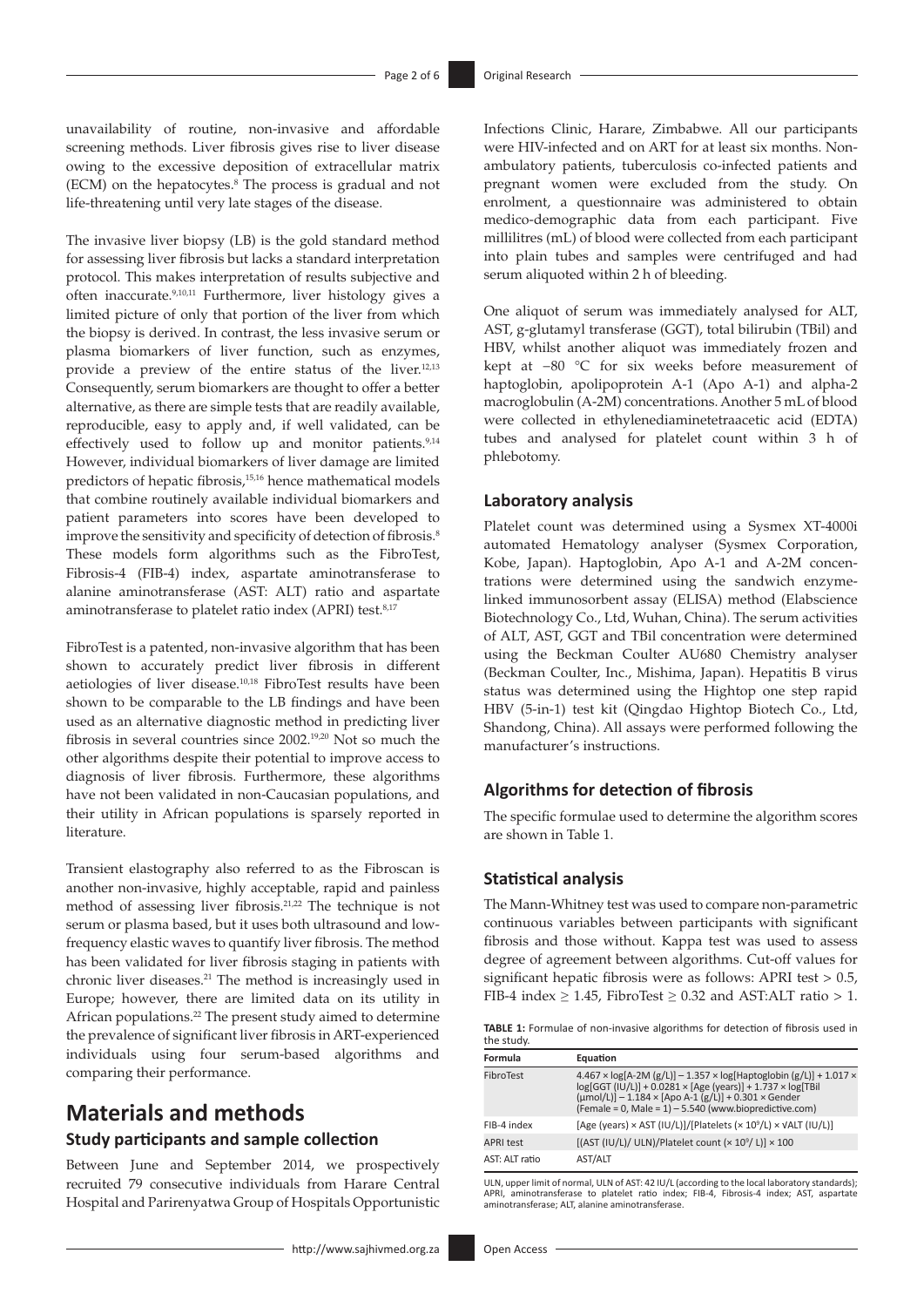These values have been reported to be predictive of significant hepatic fibrosis and were adopted for this study.[10,](#page-5-0)[23](#page-5-13),[24](#page-5-14)[,25](#page-5-15) All statistical analyses were performed using Stata 13.0 (Stata Corp., College Station, Texas, USA) software package and a *p*-value of < 0.05 was considered statistically significant.

### **Ethical consideration**

The study protocol was approved by the Joint Parirenyatwa Hospital and College of Health Sciences Research Ethics Committee (JREC Ref: 45/14). All participants gave written informed patient consent or assent. Consent was granted by parents or guardians in the case of minors.

### **Results**

#### **Characteristics of the study population**

We enrolled 79 HIV-infected individuals with mean age and standard deviation (s.d.) of 41 and 11 years, respectively. The majority of participants (65.8%; *n* = 55) were female and the average body mass index (BMI) was 23 kg/m<sup>2</sup>, with 14.7% being underweight, 61.8% being normal weight, 14.7% being overweight and 8.8% being obese. Seventy-six per cent of the participants were on nucleoside reverse transcriptase inhibitor (NRTI) plus non-nucleoside reverse transcriptase inhibitors (NNRTI), 17.7% were taking NRTIs plus protease inhibitor (PI) whilst 6.3% were taking NRTIs only. The duration on ART ranged from 1 to 13 years with a median of four years and six months and interquartile range (IQR) of 2–7 years. Based on serological tests, 3.8% (*n* = 3) of study participants had HIV/HBV co-infection. The demographic characteristics of the study participants are shown in Table 2.

#### **Utility of algorithms for the prediction of hepatic fibrosis**

We first determined the prevalence of fibrosis in our study participants using each of the four algorithms (FibroTest, FIB-4 index, APRI test and AST:ALT ratio). The prevalence of fibrosis according to each algorithm were: FibroTest (19%), FIB-4 index (21.5%), APRI test (12.7%) and AST:ALT ratio (79.7%), as shown in Figure 1.

The average prevalence of fibrosis was 17.7% using the three comparable algorithms (FibroTest, FIB-4 index and APRI test) but increased to 33.2% when AST:ALT ratio was included. Notably, 19.4% (*n* = 7) of the 36/79 (45.6%)

| Parameter                                | Participants ( $n = 79$ ) |
|------------------------------------------|---------------------------|
| Gender: Females $n$ (%)                  | 52(65.8)                  |
| Age (years) mean $\pm$ s.d.              | $41 + 11$                 |
| Height (metres) median (IQR)             | $1.70(1.60 - 1.70)$       |
| Weight (kg) median (IQR)                 | 66 (56-75)                |
| BMI (kg/m <sup>2</sup> ) mean $\pm$ s.d. | $23 \pm 4.4$              |
| CD4+ count (cells/uL) median (IQR)       | 416 (254-624)             |
| HIV/HBV co-infection, $n$ (%)            | 3(3.8)                    |
| Period on ART (years) median (IQR)       | $4.5(2 - 7)$              |
| Patients taking alcohol, $n$ (%)         | 11(13.9)                  |

s.d., standard deviation; IQR, interquartile range; BMI, body mass index; HIV/HBV, human immunodeficiency virus/hepatitis B virus; ART, antiretroviral therapy.

<span id="page-2-0"></span>participants receiving nevirapine-containing ART regimens had significant fibrosis based on the FibroTest, which has been validated in other settings.[19](#page-5-9)[,20](#page-5-10) One of the three participants co-infected with HBV had significant fibrosis as determined by the FibroTest. When we performed the test for agreement among the non-invasive algorithms, there was a moderate agreement between FIB-4 index and APRI test  $(k = 0.46)$ , fair agreement between (1) FibroTest and FIB-4 index (*k* = 0.40) and (2) between FibroTest and APRI test  $(k = 0.25)$ . The AST:ALT ratio was in poor agreement with all three other algorithms: FibroTest  $(k = 0.08)$ , FIB-4 index  $(k = 0.10)$  and APRI test  $(k = 0.08)$ .

#### **Individual biomarkers in fibrosis and nonfibrosis as defined by FibroTest**

We compared individual serum biomarkers between participants with significant fibrosis and those without as defined by FibroTest. Total bilirubin and A-2M concentrations were significantly elevated in participants with fibrosis, median (IQR) 7 μmol/L (5–46) versus 5  $\mu$ mol/L(4–7) ( $p = 0.029$ ) and 1.5 g/L(1.1–2.9) versus 0.2 g/L (0.1–0.8) ( $p < 0.001$ ), respectively, when compared to those without fibrosis. However, after adjusting for multiple comparisons with the Bonferroni adjustment, only A-2M  $(p \lt 0.001)$  remained significant. The findings are summarised in Table 3.

### **Individual biomarkers in fibrosis and nonfibrosis defined by aspartate aminotransferase to platelet ratio index test**

We further compared individual serum biomarkers based on APRI test strata. Aspartate aminotransferase and Apo A-1 were significantly elevated in participants with fibrosis median (IQR) 50 (32–77) IU/L versus 28 (23–36) IU/L  $(p = 0.005)$  and 1.6 (1.2–1.8) g/L versus 0.9 (0.5–1.5) g/L  $(p = 0.027)$ , respectively, when compared to those without



**FIGURE 1:** Prevalence of hepatic fibrosis as determined by non-invasive biomarkers. The figure shows the prevalence (%) of significant liver fibrosis in antiretroviral therapy-experienced participants as determined by the noninvasive algorithms (FibroTest 19%, Fibrosis-4 [FIB-4] index 21.5%, aspartate aminotransferase to platelet ratio index [APRI] test 12.7% and aspartate aminotransferase to alanine aminotransferase [AST:ALT] ratio 79.7%).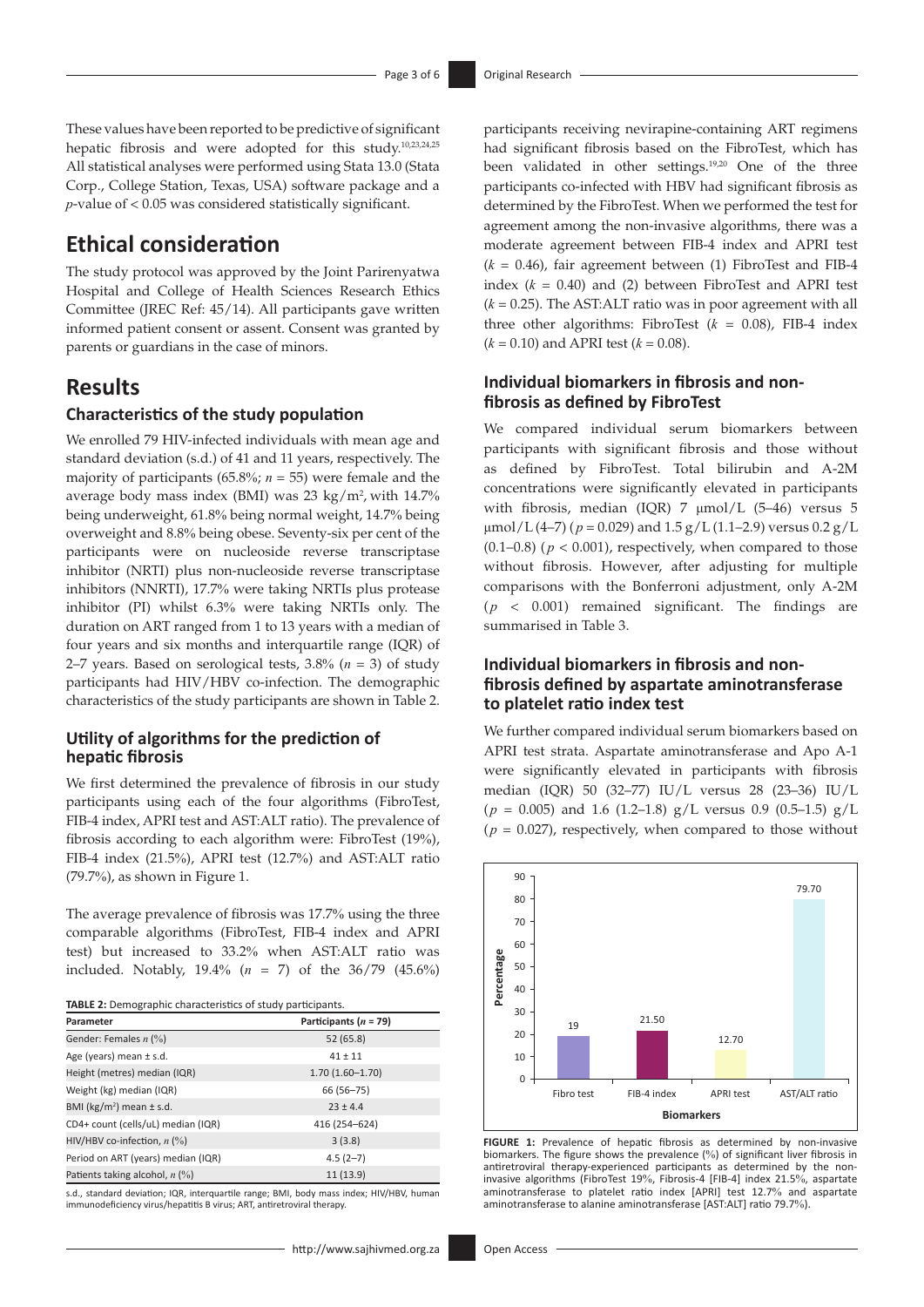| <b>TABLE 3:</b> Comparison of biomarkers in participants with significant fibrosis and |  |  |  |
|----------------------------------------------------------------------------------------|--|--|--|
| those without as defined by the FibroTest.                                             |  |  |  |

| Variable          | Participants with<br>no fibrosis ( $n = 63$ ) |                 | <b>Participants with</b><br>fibrosis $(n = 16)$ |                 | $\boldsymbol{p}$      |
|-------------------|-----------------------------------------------|-----------------|-------------------------------------------------|-----------------|-----------------------|
|                   | Median                                        | <b>IQR</b>      | Median                                          | IQR             |                       |
| AST (IU/L)        | 28                                            | $24 - 37$       | 33                                              | $27 - 39$       | 0.366                 |
| ALT (IU/L)        | 24                                            | $16 - 36$       | 22                                              | $16 - 31$       | 0.696                 |
| GGT (IU/L)        | 39                                            | $25 - 59$       | 51                                              | $29 - 75$       | 0.566                 |
| TBil (µmol/L)     | 5                                             | $4 - 7$         | 7                                               | $5 - 46$        | 0.029<br>$0.203*$     |
| Apo A-1 $(g/L)$   | 0.94                                          | $0.53 - 1.58$   | 1.38                                            | $0.47 - 1.66$   | 0.579                 |
| Haptoglobin (g/L) | 0.037                                         | $0.012 - 0.064$ | 0.019                                           | $0.003 - 0.065$ | 0.542                 |
| A-2M $(g/L)$      | 0.196                                         | $0.092 - 0.811$ | 1.501                                           | 1.065-2.893     | < 0.001<br>$< 0.001*$ |

TBil, total bilirubin; GGT, g-glutamyl transferase; AST, aspartate aminotransferase; ALT, alanine aminotransferase; Apo A-1, apolipoprotein A-1; A-2M, alpha-2 macroglobulin; IQR, interquartile range; IU/L.

For all statistical analyses and bold *p*-values in tables, significance was set at 0.05.

\*, Bonferroni adjusted *p*-value.

**TABLE 4:** Comparison of biomarkers in participants with significant fibrosis and those without as defined by the aspartate aminotransferase to platelet ratio index test.

| Variable                                                                                                                                                                                                                                               | Participants with<br>no fibrosis ( $n = 68$ ) |                 | <b>Participants with</b><br>fibrosis $(n = 11)$ |                 | $\boldsymbol{p}$  |
|--------------------------------------------------------------------------------------------------------------------------------------------------------------------------------------------------------------------------------------------------------|-----------------------------------------------|-----------------|-------------------------------------------------|-----------------|-------------------|
|                                                                                                                                                                                                                                                        | <b>Median</b>                                 | IQR             | Median                                          | IQR             |                   |
| AST (IU/L)                                                                                                                                                                                                                                             | 28                                            | $23 - 36$       | 50                                              | $32 - 77$       | 0.005<br>$0.003*$ |
| ALT (IU/L)                                                                                                                                                                                                                                             | 22                                            | $16 - 32$       | 31                                              | $19 - 73$       | 0.151             |
| GGT (IU/L)                                                                                                                                                                                                                                             | 38                                            | $25 - 61$       | 53                                              | $36 - 102$      | 0.266             |
| TBil (umol/L)                                                                                                                                                                                                                                          | 5                                             | $4 - 7$         | 4                                               | $4 - 7$         | 0.371             |
| Apo A-1 $(g/L)$                                                                                                                                                                                                                                        | 0.926                                         | $0.477 - 1.521$ | 1.585                                           | 1.215-1.814     | 0.027<br>$0.186*$ |
| Haptoglobin (g/L)                                                                                                                                                                                                                                      | 0.037                                         | $0.008 - 0.059$ | 0.039                                           | $0.013 - 0.101$ | 0.681             |
| A-2M $(g/L)$                                                                                                                                                                                                                                           | 0.310                                         | $0.114 - 0.974$ | 0.663                                           | $0.097 - 1.430$ | 0.723             |
| $\mathbf{A} \mathbf{C} \mathbf{T}$ . The contract of the contract of the contract of the contract of $\mathbf{C} \mathbf{T}$ is a contract of the contract of the contract of the contract of the contract of the contract of the contract of the cont |                                               |                 |                                                 |                 |                   |

AST, aspartate aminotransferase; ALT, alanine aminotransferase; GGT, g-glutamyl transferase; TBil, total bilirubin; Apo A-1, apolipoprotein A-1; A-2M, alpha-2 macroglobulin; IQR, interquartile range; IU/L.

For all statistical analyses and bold *p*-values in tables, significance was set at 0.05.

\*, Bonferroni adjusted *p*-value.

and after adjusting for multiple comparisons with the Bonferroni adjustment, only AST ( $p = 0.003$ ) remained significant. Table 4 summarises these findings.

#### **Correlation between significant fibrosis and participants' characteristics**

A correlation between significant fibrosis according to FIB-4 index and patients' characteristics, which were age, gender, BMI, CD4+ cell count and period on ART, was performed. Only age correlated significantly ( $p = 0.0058$ ), suggesting there is an association between old age and the presence of hepatic fibrosis.

### **Discussion**

Data on the epidemiology and prevalence of liver disease are essential for the awareness, diagnosis, management and prioritisation of public health resources.<sup>1</sup> In this study, we observed a moderately high prevalence of asymptomatic liver fibrosis (12.7% – 21.5%) based on FibroTest, APRI test and FIB-4 index. This, to our knowledge, is the first data from a Zimbabwean population to demonstrate liver fibrosis in ART-experienced patients using the algorithms. Our observed prevalence of liver fibrosis was higher when compared to other studies that have quantified the presence

of hepatic fibrosis in HIV-infected individuals using different non-invasive serum algorithms.

<span id="page-3-0"></span>A number of factors are said to contribute to the development of liver fibrosis in HIV-infected patients. The virus itself has been shown to cause liver fibrosis by activating hepatic stellate cells, which are the principal fibrogenic cells in the liver.5,6,[26](#page-5-16) Liver fibrosis in this group of patients can be drug-induced. Some studies have shown that nevirapine-containing regimens are associated with an increased risk of liver fibrosis because nevirapine causes direct hepatic damage[.2 O](#page-4-1)ur study demonstrated that 19.4% of the 45.6% of participants receiving nevirapine-containing regiments had significant fibrosis. Other risk factors associated with the development of fibrosis in this group of patients include cardiovascular diseases, diabetes mellitus, dyslipidaemias, being obese and ageing.<sup>26</sup>

<span id="page-3-1"></span>Human immunodeficiency virus-positive individuals usually present with thrombocytopenia $^{27}$  and the APRI test makes use of platelet count in its formula; this in turn falsely increases the prevalence of significant fibrosis as determined by the APRI test. In a Kenyan study, the APRI test was performed on HIV-monoinfected patients and they obtained a prevalence of 8.6%; a study done in the US obtained a prevalence of 8.3% and another study called the Strategic Timing of Anti-Retroviral Treatment (START) trial with a heterogeneous population of Asians, Europeans and Australians obtained a prevalence of 8.5%.<sup>6[,28](#page-5-18),29</sup> These prevalences were all lower than the 12.7% that we obtained in this study. The US study used a cut-off of > 1.5, whilst our study, the Kenyan study, and the START trial used a cut-off of > 0.5, and this could have lowered the prevalence of fibrosis in the US study.

<span id="page-3-3"></span><span id="page-3-2"></span>A Moroccan study that performed the FIB-4 index on HIVmonoinfected participants observed a prevalence of 15.5%, which was higher than the 10% obtained by the START trial.6[,30](#page-5-20) Our study found a prevalence of 21.5%, which was higher than the prevalence in both Morocco and the START trial. Our mean age was higher (41 years) compared to the Moroccan (39.8 years) and the START trial (35 years), which could have consequently increased our prevalence as the FIB-4 index incorporates age in its formula and age, has been found to be a risk factor for development of fibrosis.<sup>[28](#page-5-18)[,31](#page-5-21)</sup>

<span id="page-3-5"></span><span id="page-3-4"></span>The kappa analysis we performed demonstrated that the FIB-4 index, APRI test and FibroTest performed comparably. Concordance between FIB4-index and FibroTest has been reported elsewhere in a study conducted on individuals with HCV monoinfection  $(k = 0.561)^{25}$  A moderate agreement between the APRI test and FIB-4 index has also been shown in an HIV monoinfection population  $(k = 0.573)^{32}$  and in an HCV monoinfection population  $(k = 0.507)$ ,<sup>33</sup> and these results are comparable to the  $k = 0.46$  that we observed in our study. Another study compared the APRI test and the FIB-4 index to the LB in patients with non-alcoholic fatty liver disease and obtained a fair and statistically significant agreement, APRI test  $(k = 0.33)$  and FIB-4 index  $(k = 0.34).^{34}$  These results further confirm that the two tests are comparable in different liver fibrosis aetiologies and even against the LB, which is the gold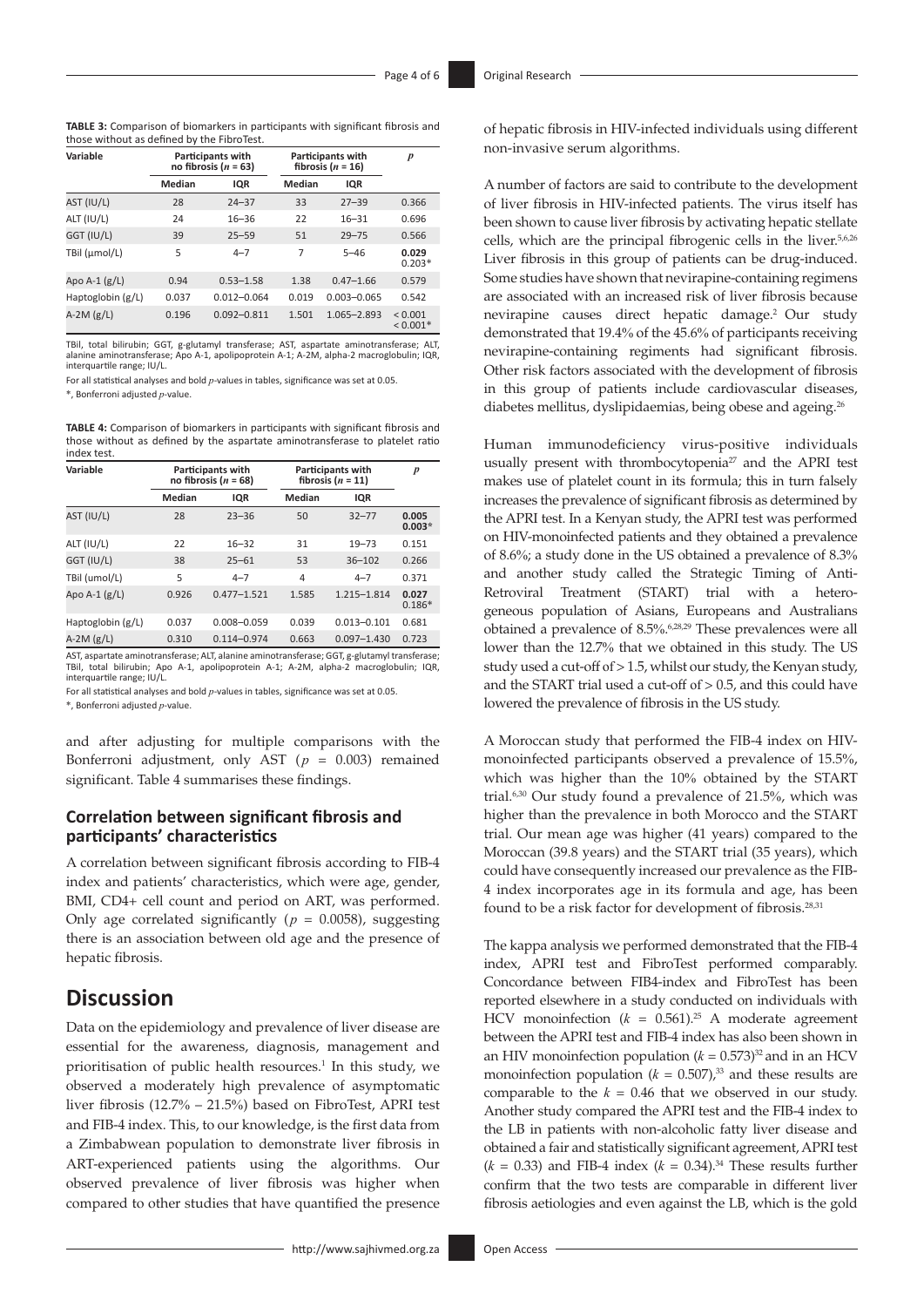standard test. In contrast, AST:ALT ratio performance was not comparable to any of the other three algorithms, showing poor agreement with any of the three algorithms. Therefore, we speculate that this discordance could be owing to overexpression of AST from non-hepatic sources and also delayed clearance of AST relative to ALT.<sup>35,36</sup> Thus, making AST-based algorithms problematic in assessing liver fibrosis by overestimating the degree of liver fibrosis. AST:ALT ratio consequently becomes a very unreliable test for estimating significant fibrosis in ARTexperienced individuals. Among the comparable algorithms, FIB-4 index is the best in terms of reliability and ease of performing because it includes age in its calculations and the tests involved in calculation are routinely available.

We compared individual biomarkers between fibrotic and non-fibrotic individuals as defined by the FibroTest and APRI test to determine the possible utility of using a single biomarker in prediction of fibrosis. Only AST and A2M remained significantly higher in patients with liver fibrosis compared to those without, adjusting for multiple comparisons. We therefore speculate that the observed significance could be because of the fact that (1) most of the AST in hepatocytes is located in the mitochondria and damage to hepatocytes causes the release of both the cytoplasmic and mitochondrial AST, leading to a raised AST in liver fibrosis, $35$  and (2) alpha-2 macroglobulin, a PI, is produced by hepatocytes, granuloma cells and hepatic stellate cells during inflammation. Hence, its synthesis is increased as the body tries to inhibit breakdown of ECM proteins, which favours fibrosis.<sup>37</sup> In our study, A-2M was able to strongly distinguish fibrosis from non-fibrosis and this has also been demonstrated in a study conducted in Romania.37 Aspartate aminotransferase significantly distinguished fibrosis from non-fibrosis, but the enzyme is not a good individual biomarker of liver fibrosis as it is not solely produced by the liver and this results in false-positives. On the contrary, A-2M is an excellent individual biomarker of liver fibrosis, but analysis of this protein is costly, thus making it not ideal for routine assessment of liver fibrosis in poor resource settings.

This study was limited by the unavailability of liver LB, which is the gold standard method for assessing liver fibrosis. We could not assay LB on our patients as it is ethically unacceptable for routine monitoring of liver fibrosis, particularly in the HIV-infected individuals because it increases the risks of coagulopathies.8,35,38 However, including LB in our study could have potentially helped us in drawing a stronger conclusion on the diagnostic performance of each algorithm. Transient elastography was going to be a better comparator among the non-invasive tools of assessing liver fibrosis. However, the test was not performed owing to a lack of availability of the test and also budget constraints. Cut-off values used in our study were based on studies performed mainly in Europe, with most participants having HCV[.18,](#page-5-8)39 Although we have no reason to believe that the cut-off values would differ in our setting, studies to validate the cut-off values in an African population are recommended.

In conclusion, this is the first study in Zimbabwe to demonstrate that algorithms such as FIB4-index, APRI test and FibroTest together with individual serum biomarkers like A-2M can be used as alternative methods for assessing liver fibrosis in asymptomatic, HIV-infected individuals on ART. The moderately high prevalence of asymptomatic liver fibrosis obtained in this study warrants adequate monitoring among ART-experienced individuals. The discordance of fibrosis results among the algorithms, and individual biomarkers call for further work in identifying optimal biomarkers for detection of asymptomatic fibrosis. However, AST:ALT ratio does not require further work, as it has been shown to be an unreliable test for assessing liver fibrosis. Whilst a number of studies, including the Ugandan study,<sup>[16](#page-5-6)</sup> have demonstrated high levels of fibrosis in HIVmonoinfected patients, the natural history and long-term liver outcomes in this group of patients have not been well described. There is, therefore, an urgent need to have welldesigned cohort studies looking at long-term outcomes in this group of patients and an easy to apply non-invasive test in this setting. Introducing better non-invasive markers of liver fibrosis in Zimbabwe and sub-Saharan Africa has a potential of simplifying and improving the way ARTexperienced patients are monitored for liver fibrosis.

# **Acknowledgements**

The authors would like to thank the Letten foundation for funding this project and all the participants for participating in this study. The authors extend their gratitude to the personnel of the Department of Chemical Pathology, College of Health Sciences, University of Zimbabwe for all the support throughout the whole project.

#### **Competing interests**

The authors declare that they have no financial or personal relationship(s) which may have inappropriately influenced them in writing this article.

#### **Authors' contributions**

B.N., K.M., Prof. B.S.-P. and Prof. H.T.M. conceived the study and its design. B.N., A.M. and T.K.N. participated in the collection of clinical material and study participant recruitment. B.N., A.M. and C.M. conducted laboratory tests. B.N., P.T.M. and K.M. performed data analysis. B.N. wrote the first draft with inputs from K.M., T.K., A.M., C.M., P.T.M., Prof. H.T.M. and Prof. B.S.-P. All authors reviewed and approved the final version of the manuscript.

### **References**

- <span id="page-4-0"></span>Spearman CW, Sonderup MW. Health disparities in liver disease in sub-Saharan [Africa. Liver Int. 2015;35\(9\):2063–2071.](#page-0-1) <https://doi.org/10.1111/liv.12884>
- <span id="page-4-1"></span>2. Price JC, Thio CL. Liver disease in the HIV-coinfected individual. Clin Gastroenterol [Hepatol. 2010;8\(12\):1002–1012.](#page-0-0) <https://doi.org/10.1016/j.cgh.2010.08.024>
- 3. Weber R, Sabin CA, Friis-Møller N, et al. Liver-related deaths in persons infected with the Human Immunodeficiency Virus: The D: A: D study. Arch Intern Med. 2006;166(15):1632–1641. <https://doi.org/10.1001/archinte.166.15.1632>